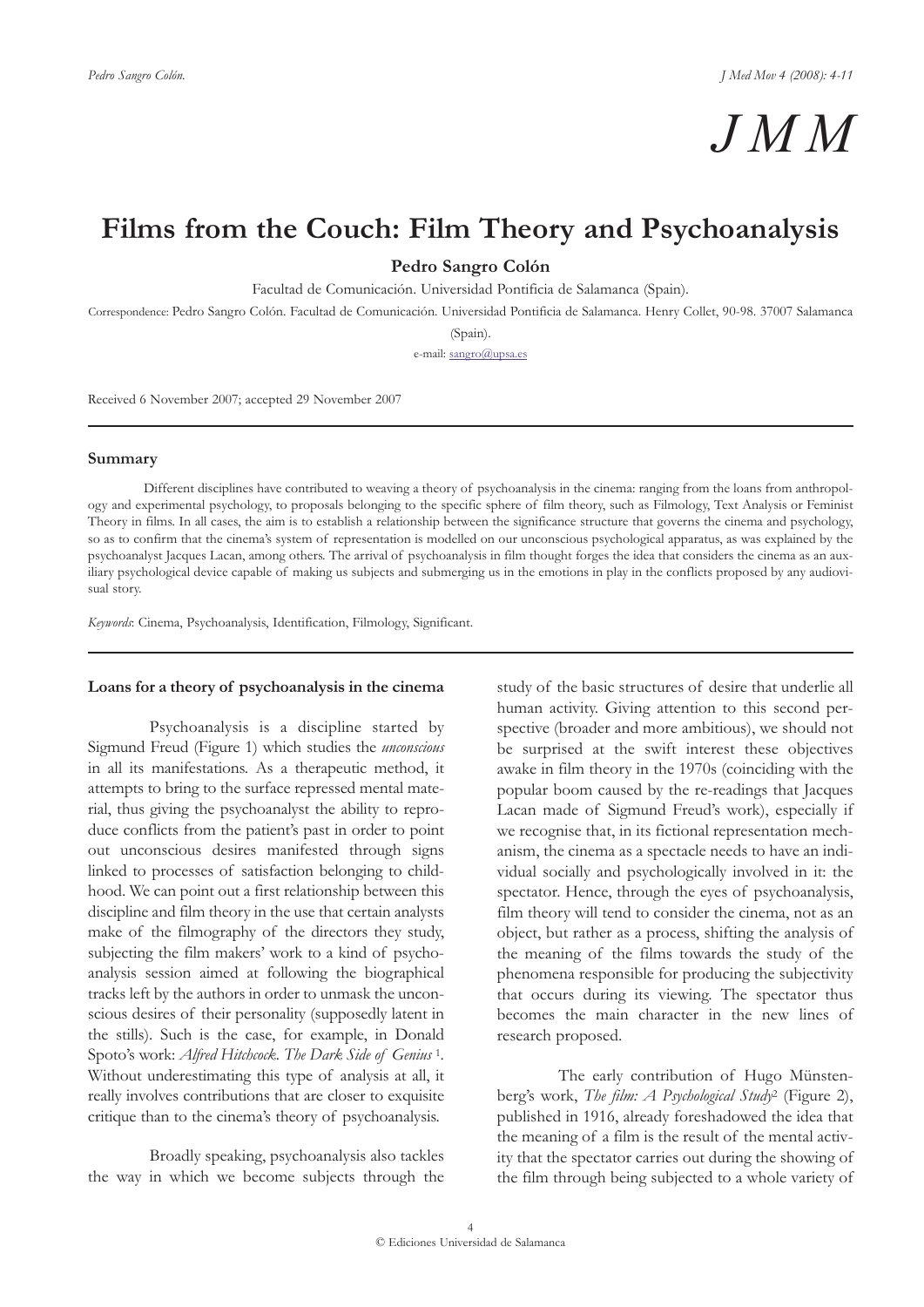



Figure 1: Sigmund Freud

reactions by the machinery that the cinema sets in motion (camera, projector and hall). Although primitive, this approach seems prophetic if we move forward three decades to focus on the subsequent findings of filmology, a discipline inaugurated by Gilbert Cohen-Séat<sup>3</sup> in the mid 1940s, whose first and foremost objective would be the study of what many authors have come to call the *film situation*, a concept that the theoretician Francisco Casetti defines as "the set formed by the screen, the hall and the spectator, in which processes develop such as the recognition and deciphering of what is being seen, abandoning oneself to enjoyment of the story, identifying with the fringe characters, fantasy, personal re-invention, etc."4.

Etienne Soriau, in the study *L'univers filmique*5, was to give filmology its own terminology and, at the same time, promote the creation of the Institute of Filmology, in which the cinema would, for the first time in its history, be considered an academic subject. In its circle, studies belonging to experimental psychology would be carried out (mainly based on the multiplication of tests), dealing, above all, with the study of the psychological and physiological conditions of the spectator while watching the films. The different proposals would soon find their echo in the founding of the journal related to the discipline (*Revue Internationale*

*de Filmologie*), in which a large number of essays devoted to this topic can be found. For example, Michotte wrote a pioneer study in this field: *La Participation émotionnelle du spectateur à l'action représentée à l'écran*6. This tackles the study of the strategies that allow the spectator to forget his/her own existence while watching the film, and take on the identity of the characters living in the realm of fiction. The main idea of the study defends that the relative immobility of the subject watching, the comfortableness of the seat, the darkness and isolation of the cinema, all help the spectators to lose awareness of their own bodies and focus all their attention on what is being shown on the screen. In the same line, Serge Lebovic in *Psychanalyse et cinéma*<sup>7</sup> poses the closeness of the film medium to dreams. In his study he concludes that both coincide in their principally visual nature, as well as in the absence of a main cause that links the different sequences of images.

But, above all, the essay by Edgar Morin, *Le cinéma ou l'homme imaginaire* (1956)8 (Figure 3), is the best in-depth study of all the psychological processes



Figure 2: *The film: A Psychological Study*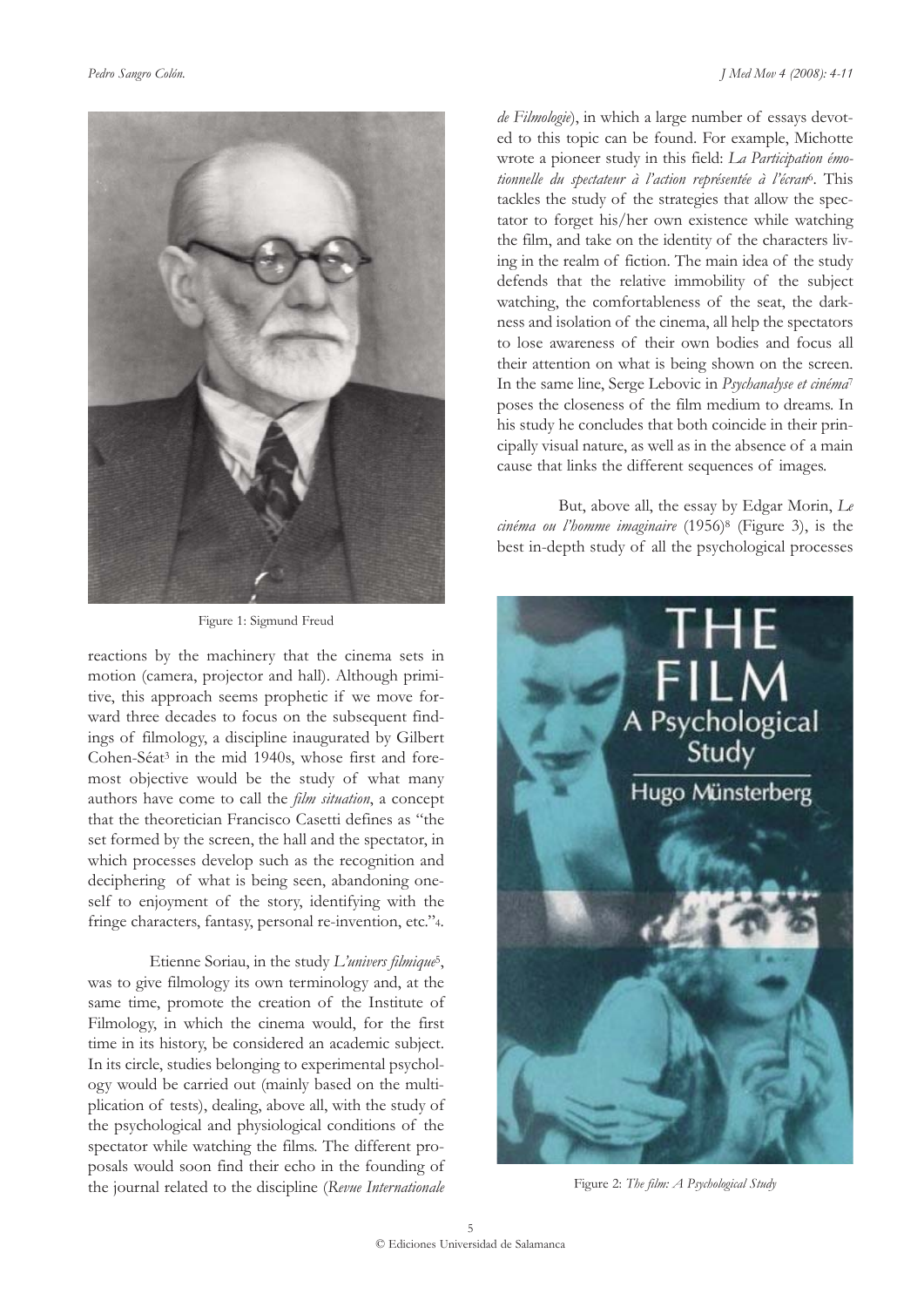and transfers that take place between the spectator and the film material in the *film situation*. Thus, in trying to establish a relationship with certain phenomena enunciated by Anthropology, his proposal incorporates this discipline to the sphere of studies on the cinema. Basically, Morin's approach starts from the idea that the meaning of films (which the author calls *the imaginary*) is the result of the symbiosis of the image on the screen and the imagination of the person contemplating it. All this leads, once again, to setting up a parallelism between the cinema and dreams in which, for the first time, the importance of the process of *identification* with one's fellow creatures (i.e., the coincidence of our needs, hopes, wishes, obsessions and fears with those of another person) is described as a manifestation inherent to every subjective psychological phenomenon and, therefore, also present in the reception of films. Just as it is explained in anthropology, when faced with the impotence of not being able to actually participate in the conflict shown in the fictional account, the spectator assumes a regressive situation that favours the coming to the surface of his/her feelings, thus activating an intense and deeply affective participation that triggers and intensifies the



Figure 3: Edgar Morin

phenomenon of identification with the characters. This pioneer idea puts forward, as we shall see below, some of the foundations on which the future psychoanalytic study of the cinema is laid down.

## **Psychoanalysis and double identification with the cinema**

Since 1975, when a famous text by Stephen Heath9a,9b in the contentious journal *Screen* openly admitted that psychoanalysis is an essential tool for solving the problem of the psychological identity of the cinema spectator, contributions concerning this topic have not ceased. In general, most of the new approaches advocate that the cinema is modelled on our unconscious psychological system as was explained by Jacques Lacan<sup>10</sup> (Figure 4), so that the situation the spectator confronts during the showing of the film reproduces the key moments prior to the forming of his/her *self*.

Turning again to Morin's ideas, and attempting to show precisely that the film significance structure works analogously to the psychological structure**,** Jean-Louis Baudry , in his study, *L´Effet cinéma*<sup>11</sup> was the first to open the way to reflection on the concept that he called *the base mechanism* (*dispositif*) –physically comparable to the film camera. His study would lead to the discovery and enunciation of a *double identification* experienced by the cinema spectator, very similar to that undergone by the individual during the process of the forming of his/her personality as in the Freudian model described by Lacan. Baudry (establishing parallelism with psychoanalytic theory) starts from the idea that the individual, in early childhood, goes through a stage in which objects and subjects have not been independently situated. Seeking and identification are inseparable during this stage, thus submerging the child in a confusion subject to the lack of differentiation between the *self* and the *other*. Subsequently, what is known as the *mirror stage* will make it possible to establish a differentiated relationship between subjects and objects, precisely through the gaze (as Lacan suggests, at this time the baby discovers him/herself in the mirror together with the *other* – the mother who has him/her in her armsforming in the imagination the body unit). We are, for the first time, facing the *primary identification* of an individual with an image. Thus, by comparing this process with the one experienced by the spectator in front of the screen, Baudry explains that the cinema can be considered a *basic mechanism* capable of reproducing the mirror stage in which primary identification arises,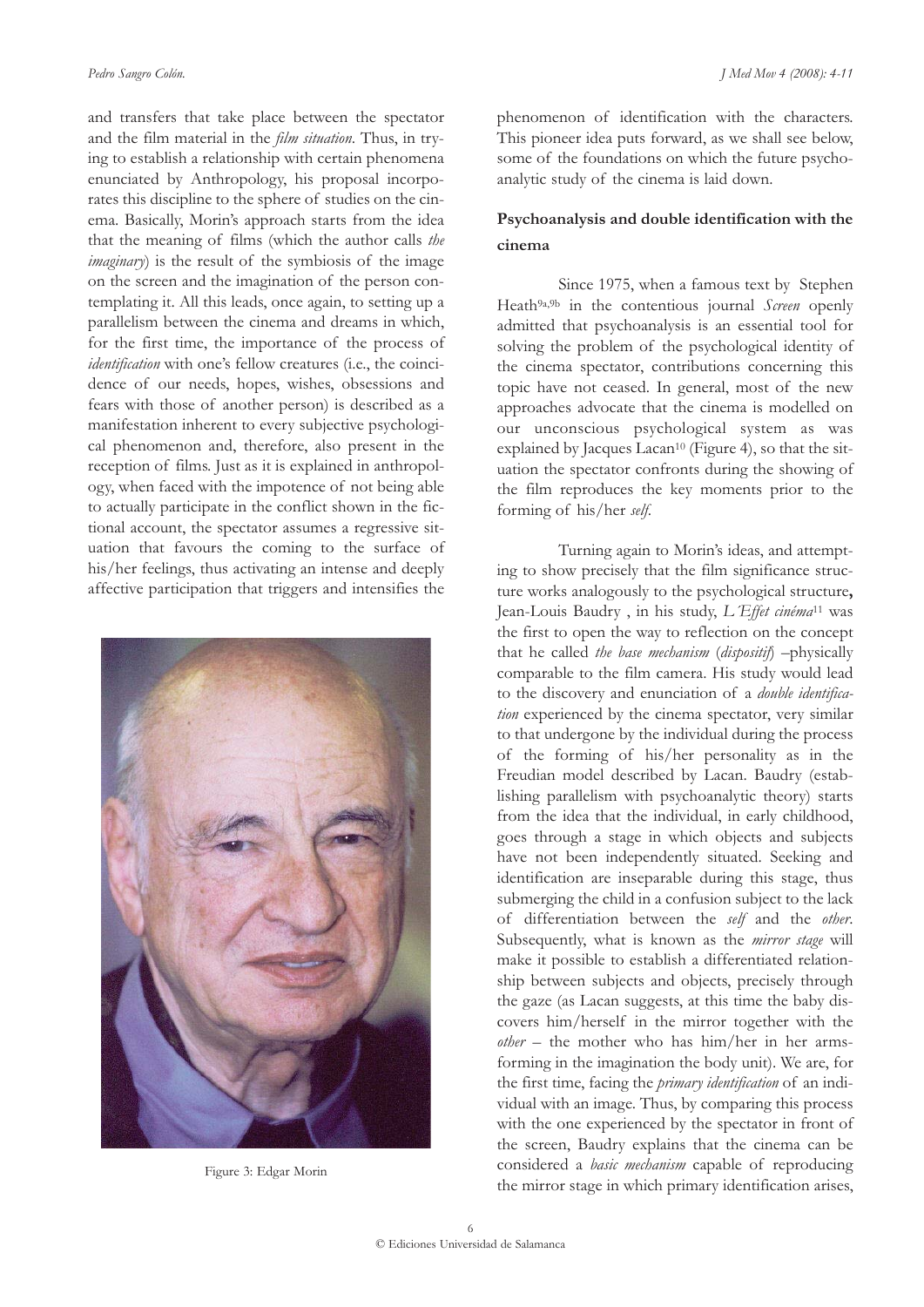forcing spectators to constantly confirm their role of *subject*, that is, someone who, taking him/herself as a starting point, organizes the world and their own experience. Thus, privileged contemplative observation of fiction leads them to feel like the focal point of the representation, and we can therefore speak of an analogy between the situation of the individual (in front of the mirror) and that of the cinema spectator (in front of the screen). In both cases we are before a square, limited, confined surface, which allows the objects of the world to be isolated, making them into *total objects*; furthermore, similarities are established between the child's state of motor inability and the spectator's position required by the cinema mechanism; finally, in both situations sight acquires a major role.

Continuing with the process of constitution of our personality, Freud explained how the mirror stage was followed by the *Oedipus crisis*, characterised by a set of conflicts deriving from the discovery of identity and, with it, the limitations that this finding entailed for the satisfaction of full desire. Although this feeling of frustration will never be totally overcome –the psychoanalyst explained- throughout life the conflicts deriving from the constitution of the personality will be solved thanks to the secondary identifications afforded by the cultural learning leading to the maturity of the individual.

In the cinema, it is precisely the showing of the conflict underlying the story that allows the spectator to become attached to it and recognize it as part of his/her own. Hence, the representation of the opposition between desire and the law peculiar to classic audiovisual drama constitutes a cultural experience with a strong power of identification, thanks to its possibility of putting the *other* into the scene as the representation of a fellow creature. Thus, the secondary identifications that come from the screen invite the cinema spectator to participate in the hopes, desires, anguish, vices and defects of the characters. The sentimental attachment of the spectators to them by recognizing their conflict as their own allows them to put themselves in the place of the characters and, for a moment, *be them* (regardless of the moral qualities that define the fictional universe they live in). Discourse strategies such as the manipulation of the planning (size, movement, angle, duration and sharpness of each shot), handling of focus (i.e., from the visual, cognitive and ideological point of view that each placing of the camera establishes), or the use of the diegetic gazes of the characters, are some of the



Figure 4: Jacques Lacan

mechanisms within reach of the film makers that govern the processes of identification of the spectators in film. Taking refuge in this reasoning, Baudry's thesis posits that the necessary condition for being able to speak of *secondary identification* with the film (in short, identification with the fictional character appearing on the screen) is the existence of a *primary identification* that would correspond to what the camera sees.

### **Films as a significant device**

From the above argument a key idea is derived: the major contribution of psychoanalytic theory to the cinema is that of its consideration as an auxiliary psychological device capable of making us subjects. Thus, psychoanalysis approaches the cinema medium as a significant device, rather than anything else. Hence, from the 1970s on, there was a shifting of interest from the study of the situation in the film to that of the significant underlying elements in particular films, now considered as texts for analysis that make possible the secondary identification of the spectators.

Paradigmatic in this field is the work by Raymond Bellour *L'Analyse du film*12, or the study by Thierry Kuntzel *Le travail du film*13, in which, through analysing several of Alfred Hitchcock or Fritz Lang's films, the authors observe that classic films bring into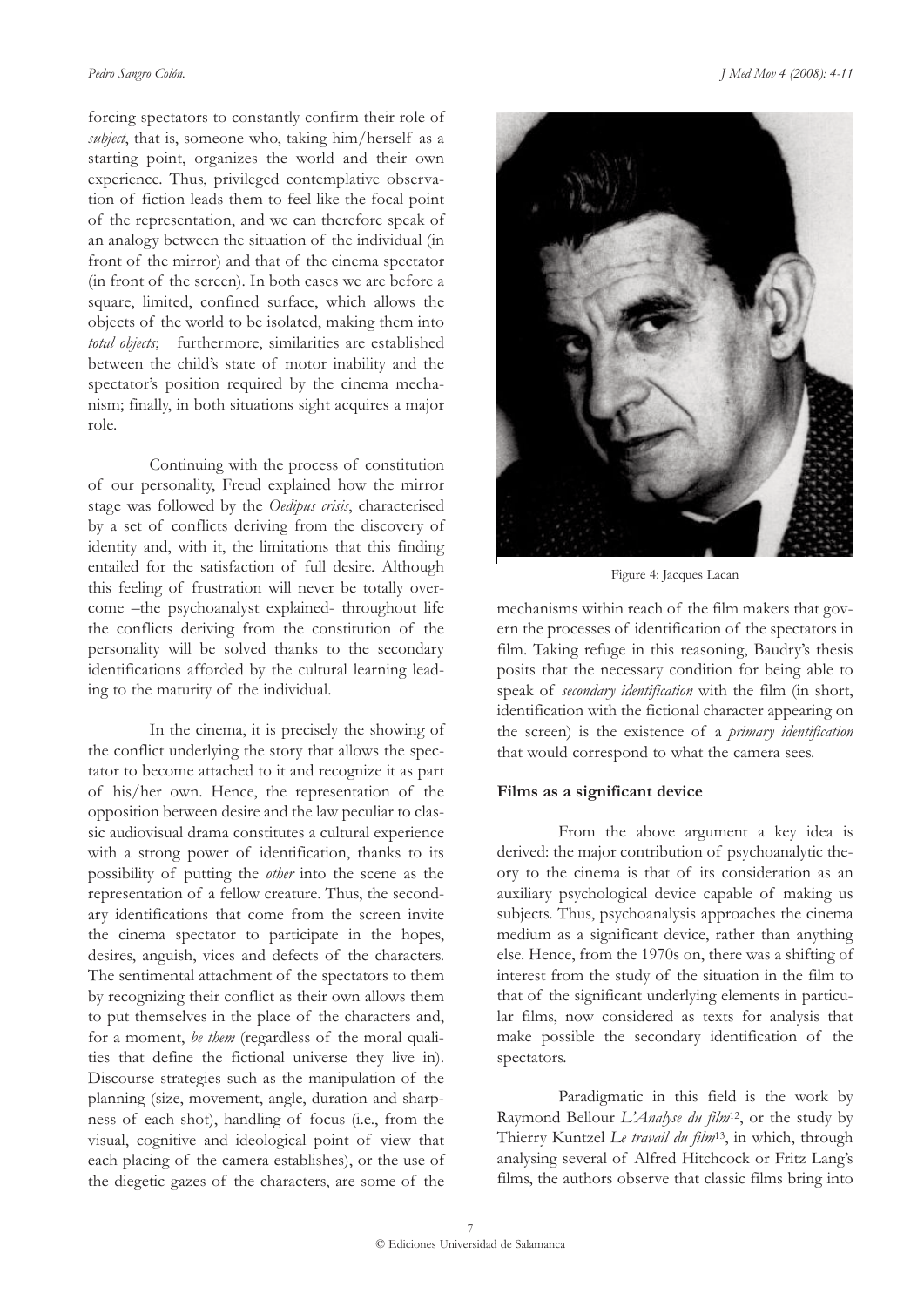action a significant structure subject to different procedures of discourse action (which the authors call *figures*) on which the different possibilities of significance are negotiated. The first one, proposed by Bellour, is the *rhyme*, which occurs when in different films there is a group of settings with identical characteristics in both the formal plane and that of the content. The second figure studied is *substitution*, which is apparent in a figure that makes it possible to facilitate data to the spectator with a view to condensing and changing the information given previously. When we find many settings that break the balance and the correspondences -changing the established order- and introduce new data, we are looking at the figure of the *rupture*. Bellour analyses these figures by comparing the planning used by Alfred Hitchcock in two specific sequences in two of his most emblematic films: the attack on the character Melanie Daniels (Tippi Hedren) in *The Birds* (1963), and when the crop-duster plane goes for Roger Thornhill (Cary Grant) in the classic *North by Northwest*, (1959) (Figure 5).

Kuntzel adds another two significant figures: *condensation* and *displacement*, pointing them out as responsible for the structuring of discourse in any film. For his analysis, the author focuses on how the threatening elements are constructed in Fritz Lang's expressionist classic *M (the vampire of Dusseldorf)/M–Eine Stadt einen Morder* (1931) (Figure 6), through the significance exuded by the different appearances of the murderer's shadow. The figure of displacement was analysed in a later study14, using the film *The Most Dangerous Game* (1932) by Ernest Schoedsack and Irving Pichel, in which the diverse conflicts systematically introduced in its opening are dispersed and disguised throughout the whole of the narration.

What is most important in Bellour and Kuntzel's proposals is that they clearly stress that the underlying structure really lays the foundations of the very existence of the story. Hence, the presence of something that does not fit and the recognition that things seem to be fitting together again, are the two strategies on which the significant structure beneath the production of any story rests. If we now recall that the underlying structure that supports the narration of classic films is comparable to that which supports the process of secondary identification (through which, as we have explained, the individual can come through the oedipal crisis that Lacan spoke of more or less unscathed) we reach the conclusion that the underlying structure in classic narrative films refers us to Oedipus.



Figure 5: *North by Northwes* (USA poster)

### **The imaginary spectator: desire and genre**

Without departing from the research line commented on, we find other studies that have analysed in much greater detail the functioning of some simple structures in film discourse with a view to showing the significant work through which the place the spectator occupies in film diegesis is manufactured. This is the case of Jean-Pierre Oudart's work *La suture*<sup>15</sup> in which the author tries to explain how *field-counterfield* works in films, showing how it incorporates the spectator to the film diegesis. To do so, Oudart takes as a basis that each scene represented on the screen is prolonged (beyond the ideal fourth wall that should enclose it) into a hypothetical space which never lets itself be seen and from which the scene is contemplated. This invisible field coincides with the place the spectator occupies –the *absent one* (*l'absent*) and what appears on screen (the in-field space) can thus be considered as the *signifier of this absent one*. What the author is making evident is that the *alternation game* (by means of which the signifying chain poses an absence, changes it into a presence and takes advantage of it to close up and knit together) makes it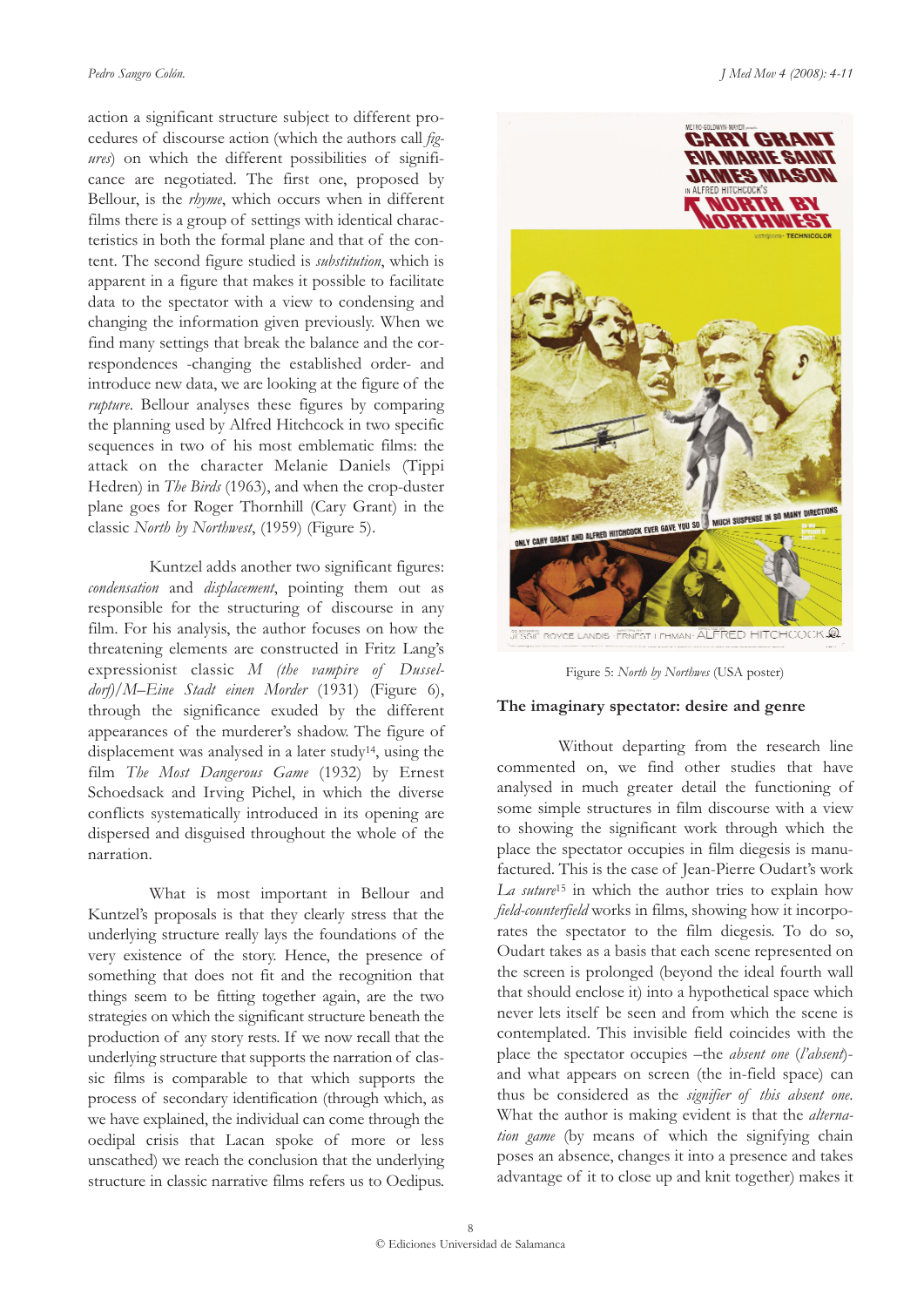

Figure 6: *M* (German poster)

possible to construct a spectator who, on the one hand, is considered as *absent* in the film, but, at the same time, is also called upon as the element that guarantees the fluidity and fullness of the film (in the same way, as Lacan pointed out, that our unconscious is capable of performing significant activities thanks to the interplay of differences and absences that composes its structure).

Christian Metz's work *Cinema and Psychoanalysis*<sup>16</sup> also inquires into the institution of the seventh art as signifier, as well as the role that the spectator plays in the process of discourse construction. Returning to many of the previous findings relating to the analogy between the oneiric experience and the cinema, Metz develops and explains the concept of cinematic identification, pointing out three specific phenomena that will make it possible to consider the cinema as an *imaginary signifier* in which the spectator is reflected during the viewing of any film. First, with respect to the mirror identification referred to by Baudry (which compared the screen to a mirror), Metz establishes a key difference: the impossibility of the film to reflect the spectator's body. This would explain why the spectator necessarily identifies with the characters (secondary identification) and, at the same time, with him/herself. Thus, the spectators perceive themselves as something *imaginary*, as a *transcendental subject* on which the whole representation rests (which is expressed, as we have seen, in primary identifications with the eye of the camera). Metz establishes, secondly, the concept of *voyeurism*, understood as a desire to see, characterised by not wanting to touch the object desired, but rather wanting it to carry on being something different and distant. The cinema makes it possible to broaden this separation between desire and object by using the image as material (the image, which is merely an effigy, a shadow, a certification of absence from reality) and by making use of its power to play with its presence and absence through the fluidity of the planning and montage. Finally, the author speaks of the coming to the surface, throughout the process, of a kind of *fetishism*, that is, an admiration for the cinematographic technique itself, exhibited on the plane of the signifier (e.g., the detection of sublime tracking shots in a film, the remote delight in extraordinary settings in a sequence, etc.).

All the resources mentioned have a bearing on the imaginary construction of the cinema spectator, whose psychological coordinates are going to be studied, following the line of the works of Baudry or Metz, by new and varied proposals of legitimate theoretical aspiration. Among all the hodgepodge of emergent reflexive and analytic approaches, we highlight, to conclude, the line of study known as *Feminist Film Theory*, whose files, seen from the distance of the present day, still prevail somewhat in a world obsessed with gender difference when dealing with ways of audiovisual representation. Coinciding with the development of the feminist movement in the 1970s, feminist theory in the cinema would fill the section for psychoanalytic contributions especially with regard to matters referring to the imaginary representation that the cinema, as a signifier, makes of women. Compilations of its ideas can be found in texts such as Constance Penley's *Feminism and Film Theory*17, or Anette Kuhn's *Women's Pictures: Feminism and Cinema*18, which both focus on the study of the textual ways of procedure in the cinema, in order to denounce the discourse model that makes it possible to reveal the unconscious mechanism of gender difference in our culture.

But, undoubtedly, the most representative text of the discipline is Laura Mulvey's *Visual and Other Pleasures*19, in which the author, taking as a basis her analysis of films such as King Vidor's *Duel in the Sun* (1946) (Figure 7), studies the functioning of the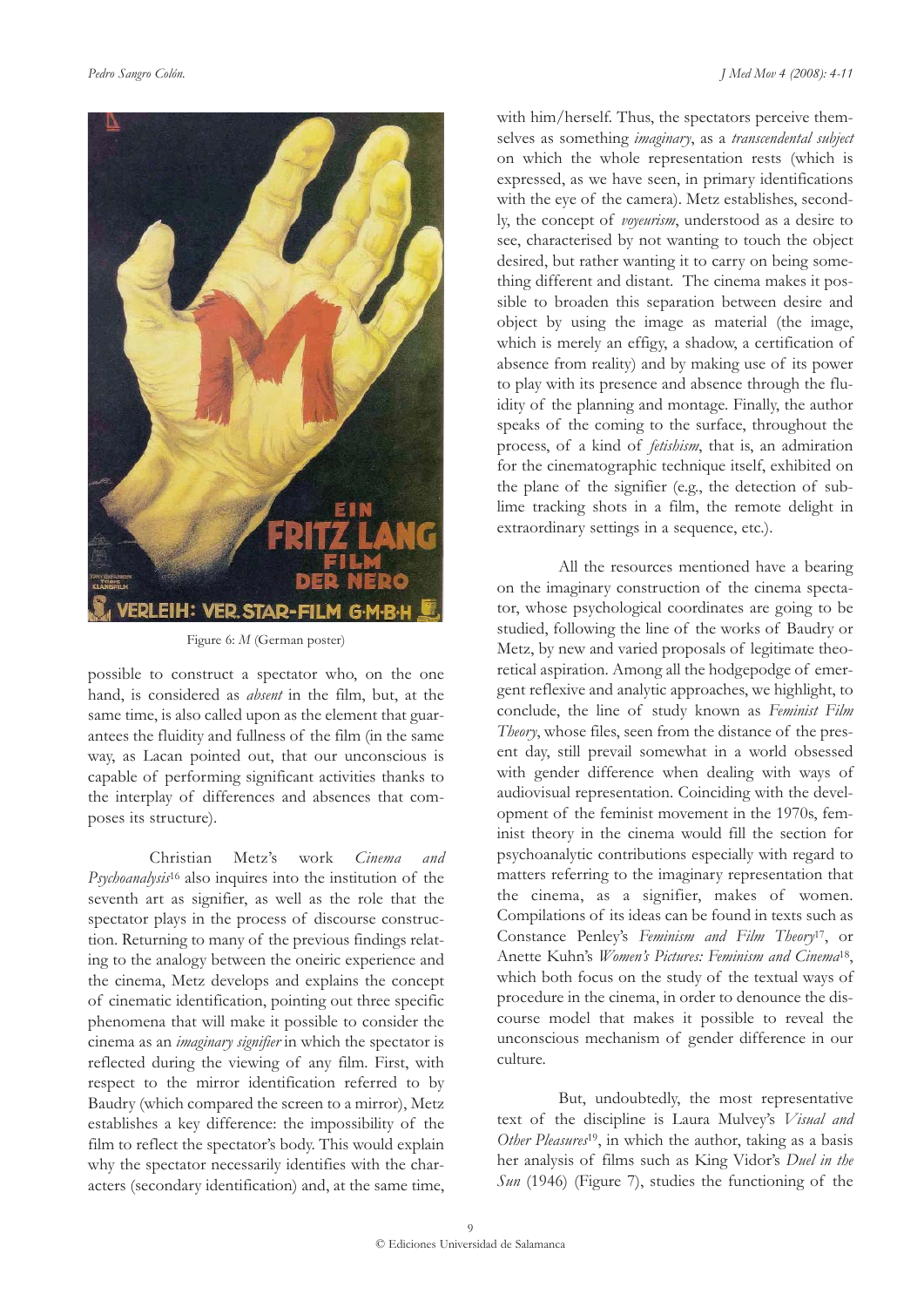pleasure felt by the spectator during the showing of the film and reaches the conclusion that this can have two possible effects: *scopophilia* (linked to the presence of an object as a source of excitement or desire) and *narcissism* (linked to the presence of an object as source of identification). What the author reveals in both cases is that the mechanism the enables pleasure to be obtained is sight.

From the feminist point of view, the interest of Mulvey's work lies in her emphasis on demonstrating that in classic films (which are taken as the model of institutional representation), it is the man whose gaze continually roves the screen, whereas the woman is looked at by the others, hence the spectator always chooses the hero as an element of identification and the heroine as an element of enjoyment. Therefore, the denouncement by feminist psychoanalysis stresses the fact that the cinema spectator must necessarily go through the male character (through his gaze) in order to take possession of what he desires (generally the female character). All this implies, according to her theory, that generally the cinema can be considered as a spectacle made for men. Mulvey's banner proposal



Figure 7: *Duel in the Sun* (USA poster)

combatively posits a change through the breaking of the traditional diegetic model of representation in order to achieve a filmic *displeasure* capable of inverting the habits that hide the desire to perpetuate a strict hierarchical structuring of sexes on the screen.

### **Epilogue: films and their teaching**

So far we have made a brief review of cinema theory that blends, without a solution of continuity, with some of Lacan's psychoanalysis precepts. Before concluding, we would like to point out that, apart from the texts, studies and research mentioned, there are many examples of films that, in one way or another, have attempted to materialise these very reflections through the same representation developed in their fictional narration, becoming plausible cinematographic examples of the process of manufacturing the spectator, true examples of the cinema's work as signifier.

Of all the possible films we could mention, we have opted for highlighting, symbolically, only one title, perhaps in the fear of drawing up a list of irremediably inconclusive exemplifying aspirations. We will now mention Alfred Hitchcock's film *Rear Window* (1954) (Figure 8), not because of the many analyses that have been made of it, but because of its condition of epistemological cinema story, its strength as a representation capable of explaining the discourse mechanisms that form the spectator's place on the screen and its stimulating staging moulded by the filmic signifier. From the most militant criticism, to the wisest theory, all have coincided in seeing in this film by Hitchcock a brilliant parallelism established between the spectator's situation in the cinema hall and the fictional context of the main character, a photographer confined to a wheelchair, L.B. Jeffries (James Stewart). The phenomena analysed in this study, such as the cinematographic situation, the identification of the spectator generated from his/her privileged position as the main focus of the representation, his/her immersion in the oedipal conflict underlying the deep structure of the story, incorporation as the absent one from the outer field, or the hegemony of the male gaze in the planning that guides desire in classic films, all meet in the inner courtyard of the buildings contemplated by the main character, a true *voyeur* like the cinema spectator.

### **References**

1.- Spoto D. *The Dark Side of genius: The life of Alfred Hitchcock*. New York: Little, Brown and Co; 1983.

2.- Münsterberg H. The film: A Psychological Study: The Silent